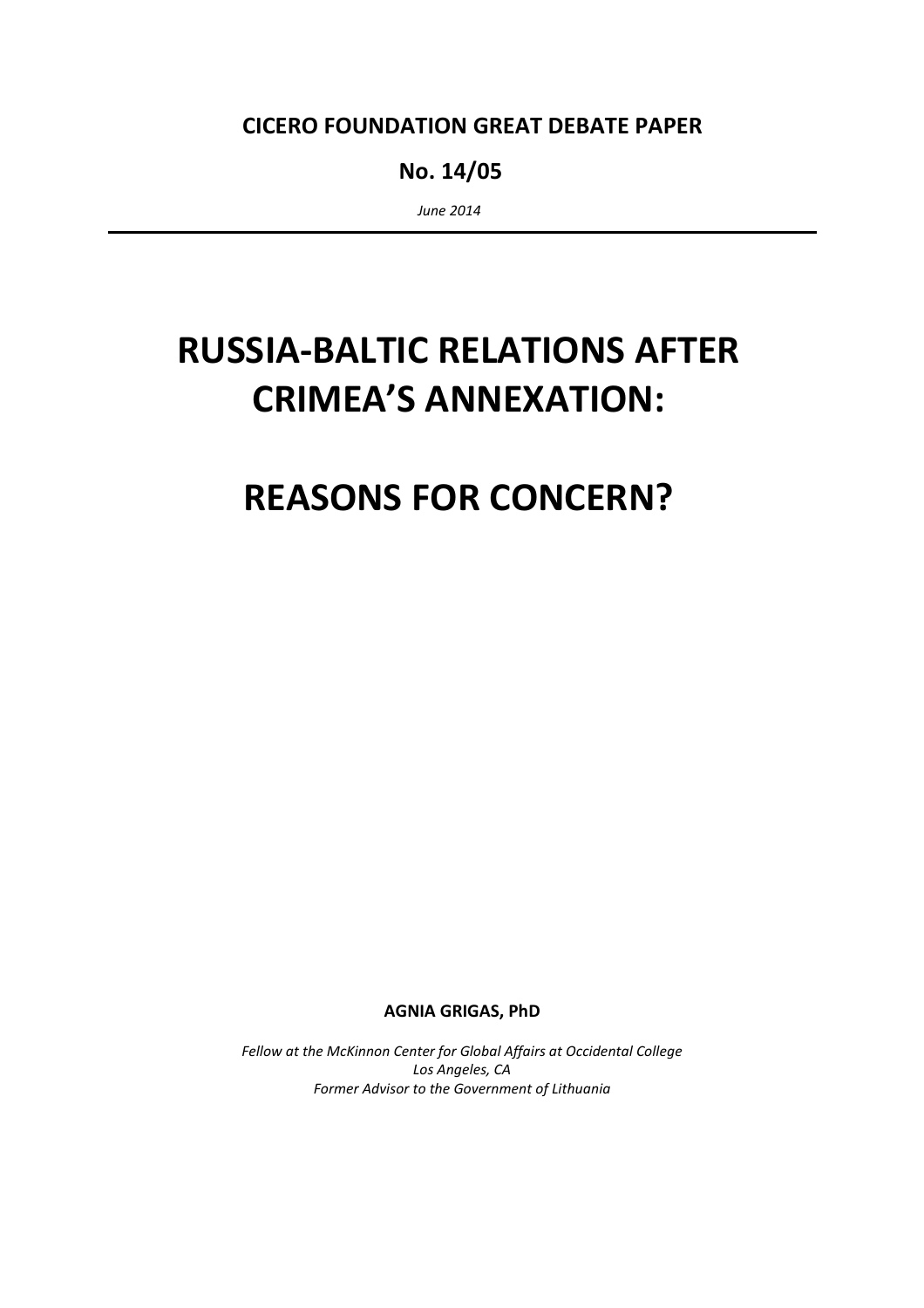Cicero Foundation Great Debate Paper No. 14/05 © Agnia Grigas, 2014

All rights reserved

The Cicero Foundation is an independent pro-Atlantic and pro-EU think tank. www.cicerofoundation.org

The views expressed in Cicero Foundation Great Debate Papers do not necessarily express the opinion of the Cicero Foundation, but they are considered interesting and thought-provoking enough to be published. Permission to make digital or hard copies of any information contained in these web publications is granted for personal use, without fee and without formal request. Full citation and copyright notice must appear on the first page. Copies may not be made or distributed for profit or commercial advantage.

## The Cicero Foundation

FRANCE THE NETHERLANDS 13, rue Washington **Hondertmarck D** 45 75008 PARIS 6211 MB MAASTRICHT Tel. +33 1 45 62 05 90 Tel. +31 43 32 60 602 Fax +33 1 45 62 05 30 Fax +31 43 32 60 828 Email info@cicerofoundation.org cicerofoundation@gmail.com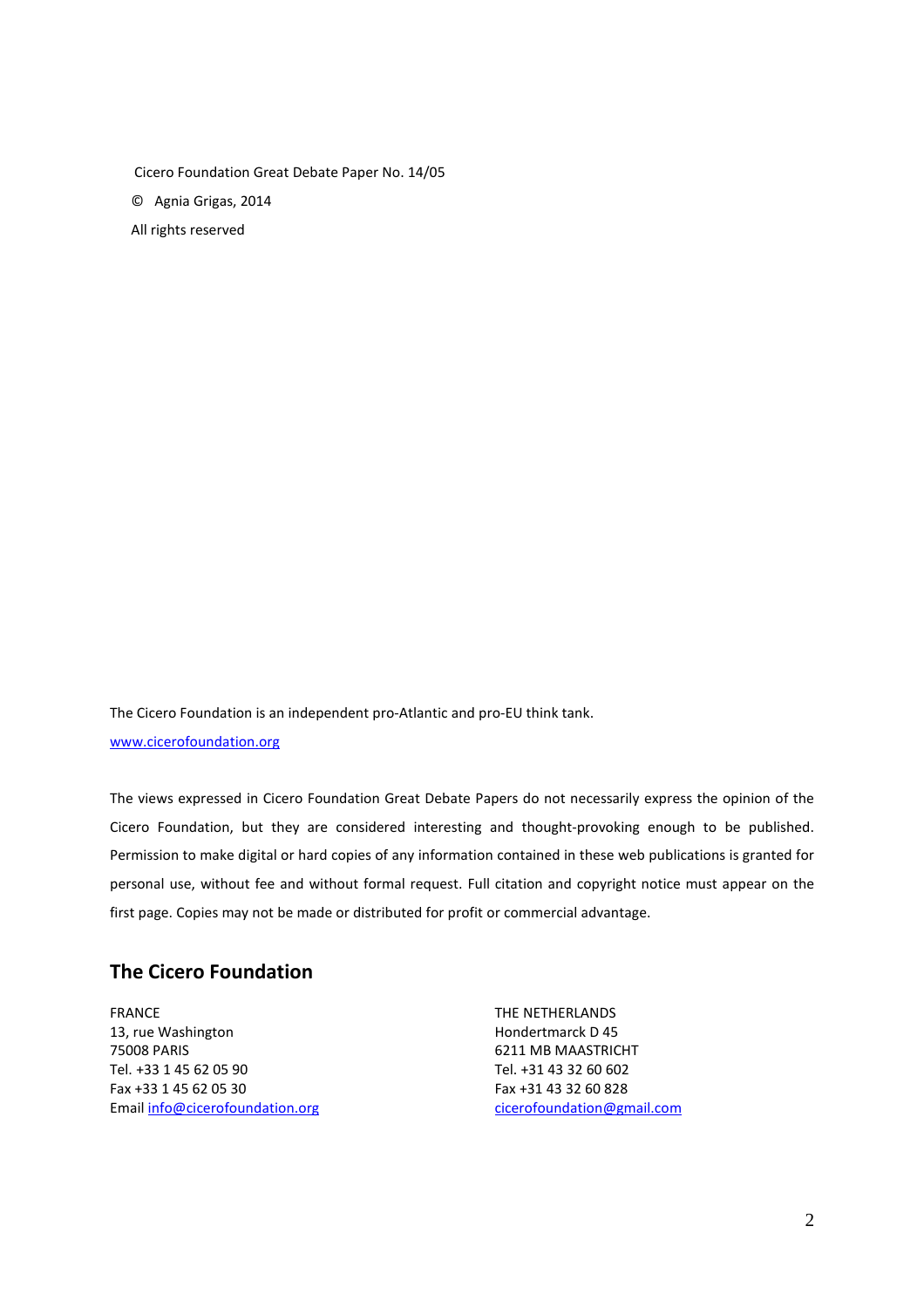## Russia-Baltic Relations After Crimea's Annexation:

### Reasons for Concern?

Agnia Grigas, PhD

When the Baltic states gained NATO and EU membership ten years ago, the dual accession was believed to have resolved the security dilemma of the Baltic states vis-a-vis their regional hegemon Russia. In fact, before Russia's annexation of Crimea in March 2014, a territorial assault on the Baltic states seemed implausible even while Moscow's efforts to maintain influence in the Baltic region left no doubt. Nevertheless, like Crimea, all three states of Estonia, Latvia, and Lithuania are of strategic importance to Russia. While Crimea serves as the base of Russia's Black Sea Fleet and a pathway to the Mediterranean, the Baltic states possess ice-free ports and a window to the West that have made them targets of Russia's expansionism since the times of Peter the Great.<sup>1</sup> As the Russian armies surrounded the eastern and southern borders of Ukraine, where separatist sentiment was stirring, various commentators (myself included<sup>2</sup>) argued that the Baltic states do have reason for concern. On the one hand, as NATO members, the Baltic states have the security of Article V not afforded to Ukraine. On the other hand, Moscow's ability to conduct a shadow war in Ukraine, the increasing Russian military activity in the Baltic sea region, and Vladimir Putin's insistence of protecting Russian 'compatriots' abroad are all legitimate red flags for the Balts and their allies.

 $\overline{a}$ 

<http://www.globalsecurity.org/military/world/russia/warm-water-port.htm>.

2 See Agnia Grigas, "How Putin carries out power grab". *CNN*, 4 March 2014,  $\langle$ http://edition.cnn.com/2014/03/02/opinion/grigas-putin-compatriot-policy-crimea/>; Agnia Grigas, "Who's next on Putin's List?" *openDemocracy*, 12 March 2014, <http://www.opendemocracy.net/agniagrigas/who%E2%80%99s-next-on-putin%E2%80%99s-list-Ukraine-Putin>. Russia's former oligarch and dissident Mikhail Khodorkovsky also cited the Baltic States as next in Russia's expansionism: BNS,

"Khodorkovsky: Baltic states may be next target, if Russia not stopped". *The Lithuania Tribune*, 7 May 2014,  $\langle$ http://www.lithuaniatribune.com/67672/khodorkovsky-baltic-states-may-be-next-target-if-russia-not-stopped-201467672/>.

<sup>&</sup>lt;sup>1</sup> "The Russian Quest for Warm Water Ports". *GlobalSecurity.org*,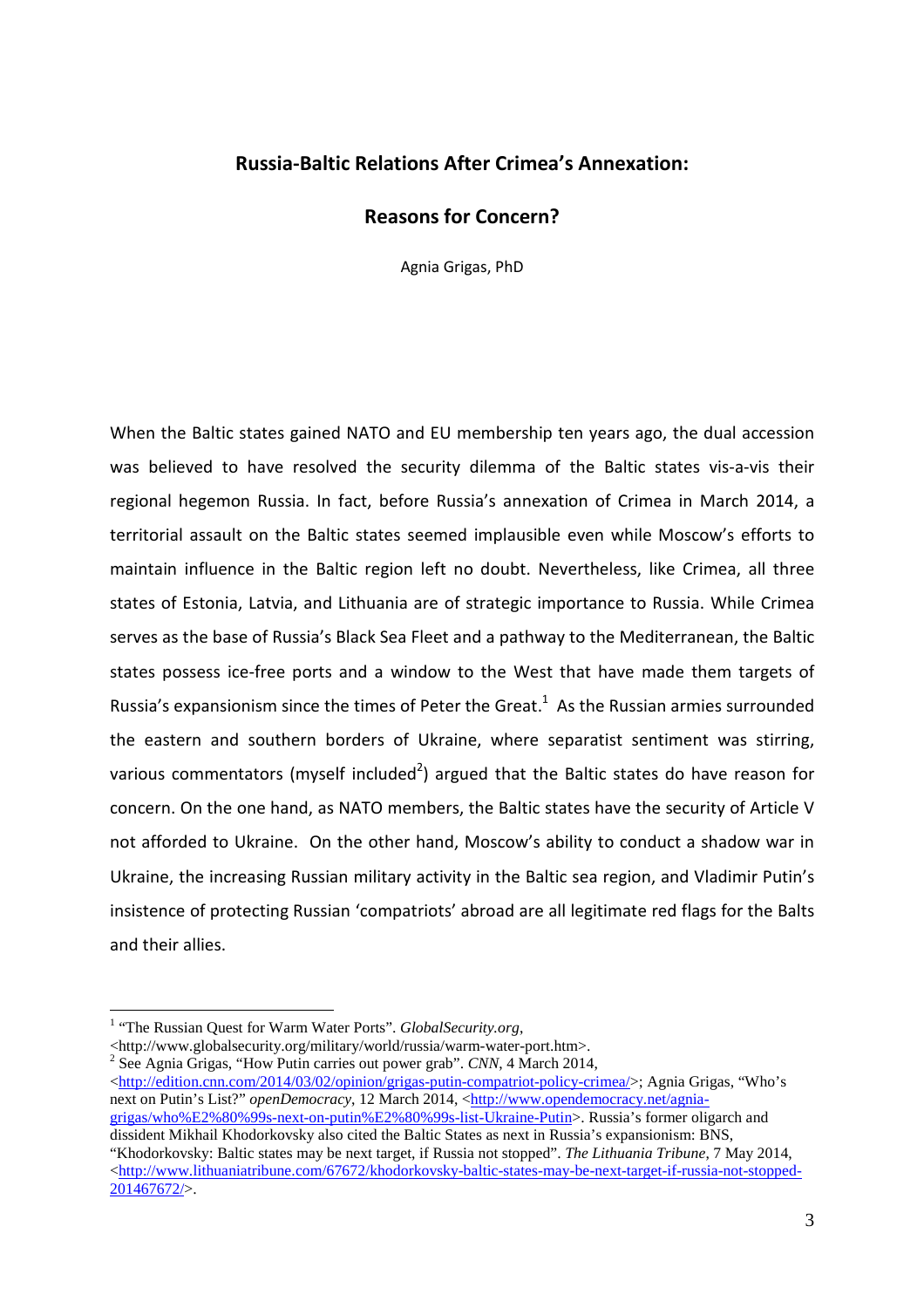#### Russia's Policies

The Baltic states have been facing repeatedly Russian military exercises as well as violations of their air space, even following NATO membership. In light of the events in Ukraine, Russia's military activities were increasingly worrisome. For instance, in March 2014 the Russian Baltic Fleet conducted unexpected tactical exercises along the Baltic coast.<sup>3</sup> At the same time Poland invoked Article 4 of the North Atlantic Treaty, which entitles any NATO member the right to consultation whenever their territorial integrity, political independence or security is threatened. $4$  As a result, NATO increased its air presence in the region by deploying six warplanes to the Baltic states, and sending 600 troops to the Baltic states and Poland to reassure them that the alliance is taking its security commitments seriously.<sup>5</sup> In June, NATO support was demonstrated again when ten member countries (US, Canada, Denmark, Estonia, Finland, Latvia, Lithuania, Poland, Norway and the UK) kicked off military exercises in the Baltic states with some 4,700 troops and 800 military vehicles. Russia viewed NATO's military build-up as a sign of aggression and deployed its own 24 warships and bombers to Kaliningrad, a Russian territory sandwiched between Poland and Lithuania on the Baltic Sea.<sup>6</sup>

More troubling and potentially with more consequences in the Baltic states than Russia's military show, has been Putin's policy of venturing into foreign territories with the goal of protecting Russian 'compatriots.' The Kremlin justified Crimea's annexation as a means to protect the local Russian population and reinforced the view that Russia's compatriot policy was just a pretext for Moscow's land grab - as had been the case in 2008 in Georgia's South Ossetia and Abkhazia.<sup>7</sup>

Russia's compatriot policies are officially meant to protect ethnic Russians living in nearby countries. These policies, now outlined in Russia's 'National Security Strategy to 2020', were initially introduced in 2000 during Vladimir Putin's first presidential term. They call for the

5 "U.S. troops head to the Baltics". *The Baltic Times*, 23 April 2014,

<sup>&</sup>lt;sup>3</sup> "Baltic Fleet holds exercises in framework of surprise inspection". *ITAR-TASS News Agency*, 3 March 2014, <http://en.itar-tass.com/russia/721751>.

<sup>&</sup>lt;sup>4</sup> "Secretary General announces North Atlantic Council to meet following Poland's request for Article 4 consultations". *NATO News*, 3 March 2014,

<sup>&</sup>lt;http://www.nato.int/cps/en/natolive/news\_107711.htm?selectedLocale=en>.

<sup>&</sup>lt;http://www.baltictimes.com/news/articles/34750/#.U4K\_a3aWm8s>.

<sup>&</sup>lt;sup>6</sup> "Russia sends 24 warships, bombers to Baltic drills as NATO stages war games". *RT*, 12 June 2014, <http://rt.com/news/165464-russia-baltic-drills-nato/>.

<sup>&</sup>lt;sup>7</sup> See more in Grigas, "How Putin carries out power grab".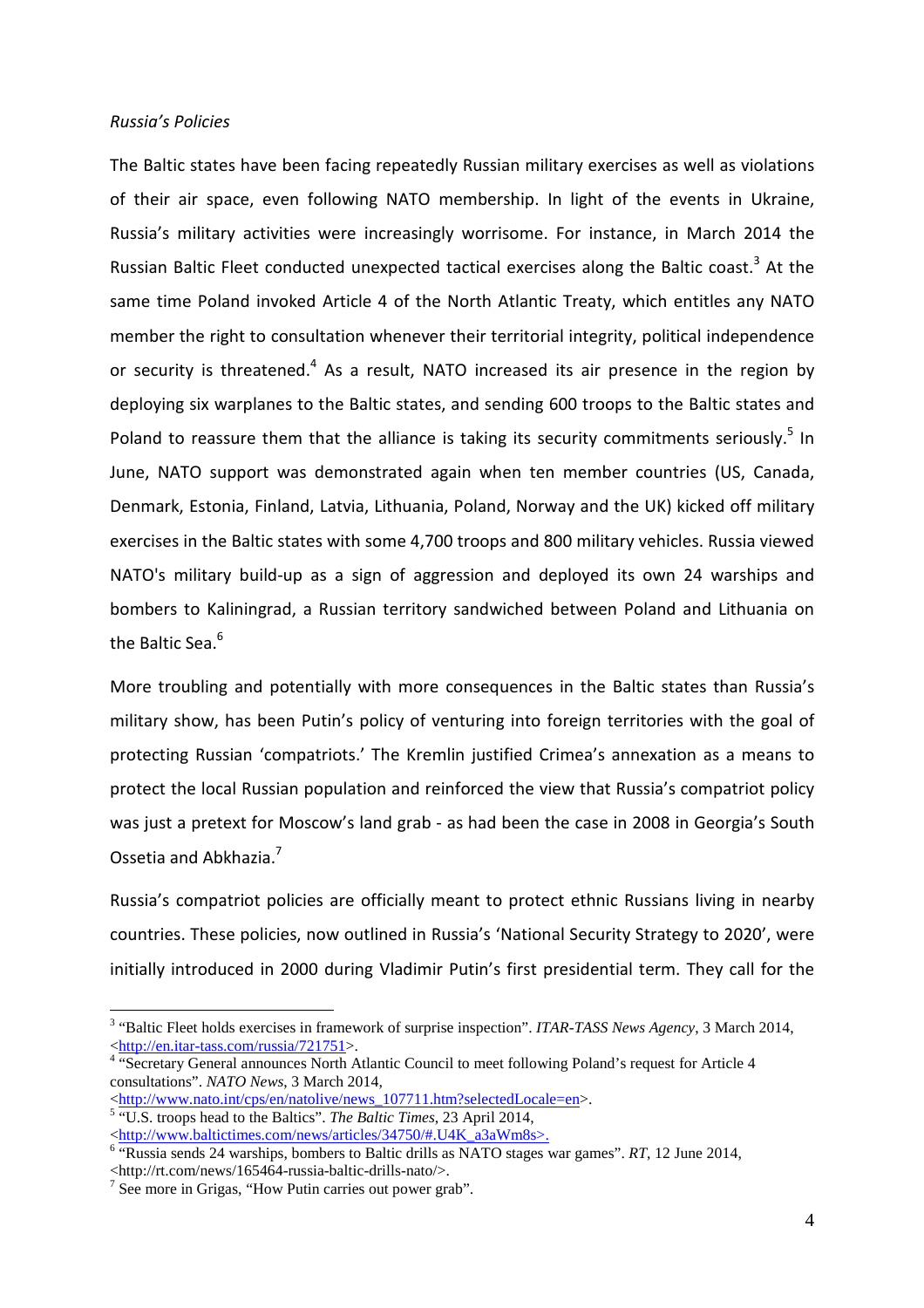political, economic and – implicitly - military protection of the rights and interests of Russian citizens and ethnic Russians living abroad. Furthermore, Article 61 of the Russian Constitution states that "the Russian Federation shall guarantee its citizens defense and patronage beyond its boundaries." In other words, Russia will protect Russian citizens outside of Russia's territory.<sup>8</sup> In practice though, Russian policies include not only Russian citizens, but also ethnic Russians, Russian speakers, and sometimes even simply Russiasympathizers. Russia's Foreign Minister Sergey Lavrov, when justifying Russia's actions in Ukraine, stated: "We are talking here about protection of our citizens and compatriots, about protection of the most fundamental of the human rights  $-$  the right to live  $-$  and nothing more."<sup>9</sup> In March 2014 Putin also stated that the Russians are the largest divided nation in the world and his policies imply that he seems set on reuniting the ethnic Russians into the Russian state.<sup>10</sup> In practice, Russia's compatriot policy can facilitate territorial gains in the former Soviet republics, particularly where there is a receptive, concentrated, and significant population of Russian speakers, and particularly when territories, where Russian speakers reside, are adjacent to the Russian border.<sup>11</sup>

#### Russia's 'Compatriots' in the Baltic States

The Baltic states possess a number of factors that would facilitate Russia's policies of 'compatriot protection': large, concentrated populations of Russian speakers that reside on Russia's border. Estonia and Latvia have particularly large ethnic Russian minorities, with about 24 percent and 27 percent of the general population respectively, while Lithuania's Russian population falls just under 6 percent. Percentages of Russian speakers, rather than ethnic Russians, are even higher, since other Baltic minorities, such as the Polish, Ukrainians, Belarusians, or people of mixed ethnic origin, have often adopted Russian as their primary language. Latvia's Russian speakers made up nearly 34 percent of the population, Lithuania's Russian speakers totaled 15 percent, and Estonia's could be as high as 30 percent though

<sup>&</sup>lt;sup>8</sup> Jaak Treiman, Juris Bunkis and Daiva Navarrette, "Vladimir Putin's shopping list: Which country could be next?" *Los Angeles Times*, 23 April 2014, <http://www.latimes.com/opinion/op-ed/la-oe-0424-treiman-ukrainerussia-estonia-latvia-l-20140424-story.html>.<br><sup>9</sup> Ibid

*Ibid*.

<sup>&</sup>lt;sup>10</sup> President of Russia Office, "Address by President of the Russian Federation". 18 March 2014, <http://eng.kremlin.ru/news/6889>.

 $11$  See more in Grigas, "How Putin carries out power grab".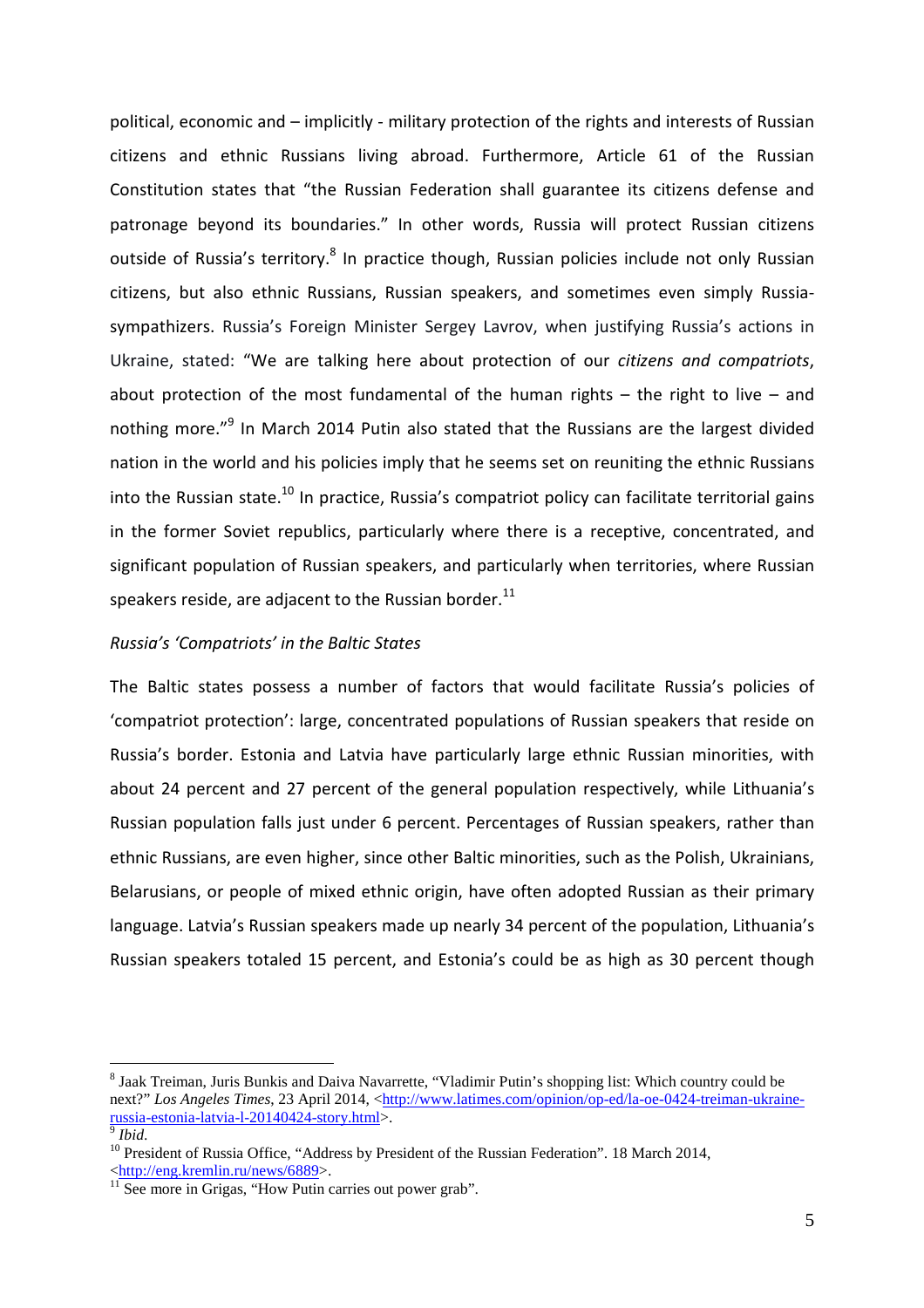Tallinn does not report such figures.<sup>12</sup> While Russian speakers may not identify themselves as Russians, they greatly matter in the post-Soviet context because they often rely on Russian media and are thus more receptive to the Kremlin's viewpoints. Second, Russian 'compatriot' policies target not only Russian citizens or Russians, but a much broader group that has any cultural or linguistic affinity towards Russia.

Over the past decades Russia has expanded great efforts to maintain political, economic, and social ties with the Baltic Russians and Russian speakers. There are numerous cultural, academic, veteran, and other organizations, associations, communities, unions, funds and centers in the Baltic states which are oriented to local ethnic Russians and Russian speakers (61 in Estonia, 81 in Latvia, 97 in Lithuania<sup>13</sup>). Media reports suggest that Russkiy Mir (Russian World), a Russian government-sponsored foundation established by Putin in 2007, funds a number of Baltic organizations.<sup>14</sup> Likewise, the Russian government also tries to promote educational opportunities for Russian speakers. For instance, the Russian Ministry of Education, Culture, and Science reserves more than 90 scholarships for graduates of Estonian schools to study in Russian universities.<sup>15</sup> Moscow has also actively criticized Baltic minority policies, particularly the decision in the early 1990s by Tallinn and Riga not to grant automatic citizenship to Soviet-era Russian migrants in Estonia and Latvia. While Estonian and Latvian citizenship policy has been much analyzed in the past as a source of tensions with Russia and an arguable violation of Russian minority rights,  $16$  today it matters once

 $\overline{a}$ 

<sup>14</sup> Donata Motuzaite, "Moscow, We Have a Problem in Lithuania". Re:baltica, 19 March 2012,

 $12$  Estonia's exact figures of Russian speakers are harder to come by as the Estonian census does not report such information.

Central Statistical Bureau of Latvia, "Final results of the Population and Housing Census 2011".

<sup>&</sup>lt;http://data.csb.gov.lv/Selection.aspx?layout=&px\_tableid=TSG11-

<sup>07.</sup>px&px\_path=tautassk\_11\_\_2011.gada%20tautas%20skait%c4%ab%c5%a1anas%20gal%c4%abgie%20rezul t%c4%81ti&px\_language=en&px\_db=tautassk\_11&rxid=72495edc-7387-43b6-ba3f-ba2598f4540d>. Meilutė Ramonienė (editor), "Miestų gyventojai, gimtąja įvardiję rusų kalbą". *Kalbos Lietuvos miestuose*:

*sociolingvistinis žem*÷*lapis*, <http://www.kalbuzemelapis.flf.vu.lt/lt/zemelapiai/miestu-gyventoju-gimtojikalba/miestu-gyventojai-gimtaja-ivardije-rusu-kalba/>.

<sup>13</sup> "Каталог «Весь Русский мир»." Фонд *«*Русский мир*»*, <http://www.russkiymir.ru/catalogue/>.

 $\langle \frac{\text{http://www.rebaltica.lv/en/investigations/money}}{\text{from russia/a/603/moscow}}$  we have a problem in lithuani a.html>

<sup>&</sup>quot;Что финансирует в Латвии фонд Путина «Русский мир»?". TVNET/Re:baltica, 22 March 2012,  $\text{thtn:}/\text{rus.tvnet.}$ lv/novosti/kommjentariy/195556-chto\_finansirujet\_v\_latvii\_fond\_putina\_russkiy\_mir>. Sulev Vedler, "Moscow's Spin Machine in Estonia". Re:baltica, 20 March

<sup>2012,&</sup>lt;http://www.rebaltica.lv/en/investigations/money\_from\_russia/a/608/moscow%E2%80%99s\_spin\_machin e\_in\_estonia\_.html>.

<sup>&</sup>lt;sup>15</sup> Embassy of Russia in Estonia <http://rusemb.ee/relations/>.

<sup>16</sup> Graham Smith, "Transnational politics and the politics of the Russian diaspora." *Ethnic and Racial Studies*, No. 22, Volume 3, 2010, pp. 500-523.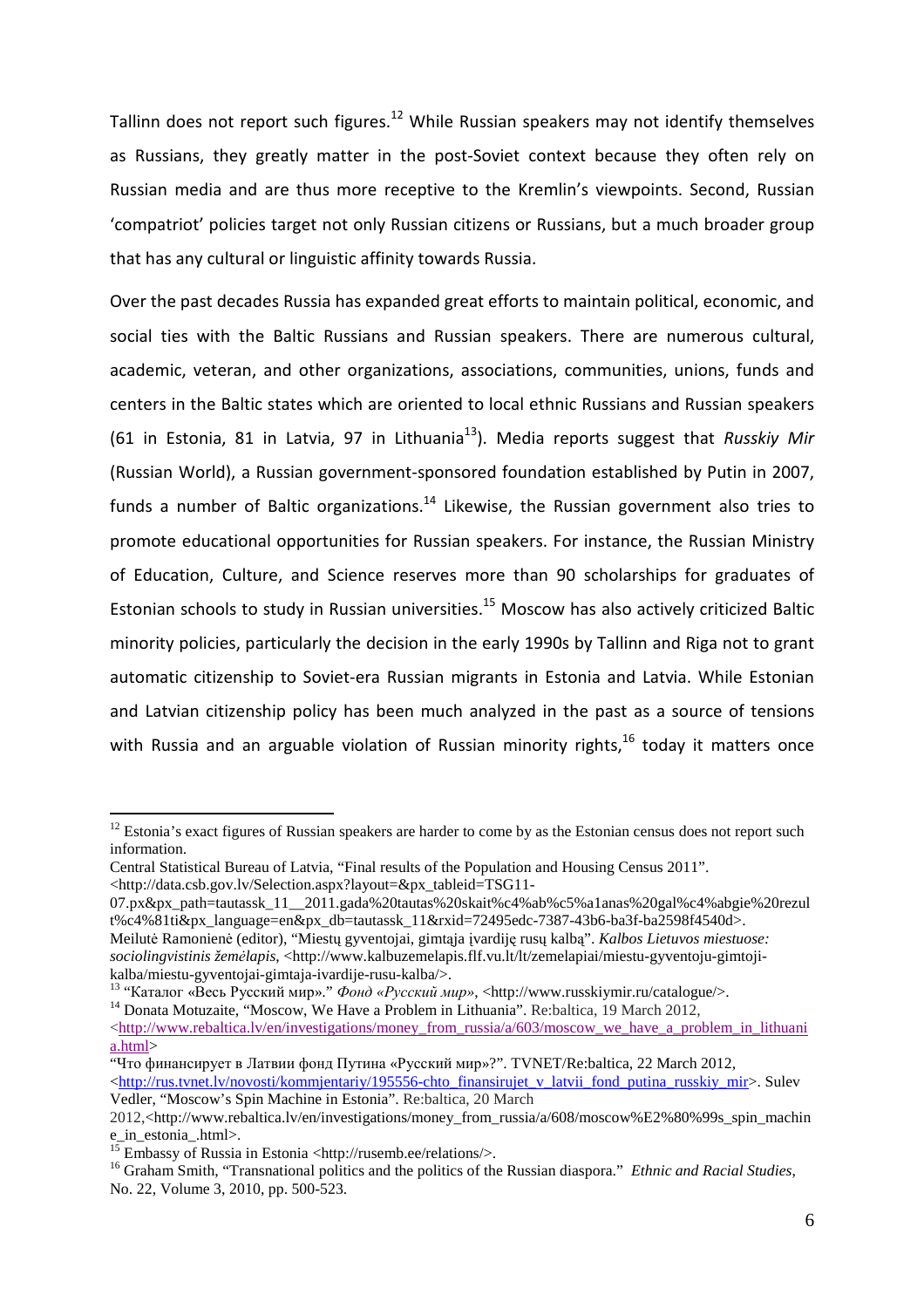again, as a condition creating a vacuum for Russian influence and facilitating Moscow's policy of handing out Russian citizenships.

#### The Situation in Estonia

Estonia's Russian minorities are concentrated in two geographic locations. The capital of Tallinn has a Russian population that numbers more than 150,000 and makes up about 37 percent of the capital's population.<sup>17</sup> Tallinn's Russian speakers are an even larger group, totaling 46 percent of the population.<sup>18</sup> As such, left-leaning political parties favored by Russian minorities have long dominated Tallinn's local politics. Since 2005 the two Mayors of Tallinn have been of the Centre Party, which counts 75 percent of ethnic non-Estonians as its supporters.<sup>19</sup> The current Mayor, Edgar Savisaar of the Centre Party, was investigated in 2011 by the Estonian authorities for being 'Moscow's agent of influence' and allegedly receiving 1.5 million euro in party funding from the head of Russian Railways, Vladimir Yakunin. Tallinn has also experienced notable ethnic tensions. In 2007 Tallinn was rocked by riots of Russian speakers over the decision by the Estonian government to relocate a Soviet war memorial. According to Estonian perceptions, Moscow was instrumental in inciting unrest and discontent by spreading false accounts in the Russian language press that the monument had been destroyed. The Russian Embassy allegedly took part in organizing the riots while Russian activists had been brought in from Russia to partake in the violence.<sup>20</sup>

The second location of concentrated Russian speakers and one that possibly has even more implications for the Russian-Estonian relations is Ida-Viru County. In Ida-Viru County, located in the east near the border with Russia, Russians number nearly 73 percent of the

<u>.</u>

Lowell W.

Barrington,"The Making of Citizenship Policy in the Baltic States," *Georgetown Immigration Law Journal,* No. 13, Volume 2, 1999, pp. 159–199.

Ruta M. Kalvaitis, "Citizenship and National Identity in the Baltic States." *Boston University International Law Journal*, No. 16, Volume 1, 1998, pp. 231–271.

<sup>&</sup>lt;sup>17</sup> Population of Tallinn: Total: 411 063, Russians: 150 947. Statistics Estonia: Database, 2014, <http://pub.stat.ee/px-

web.2001/Dialog/varval.asp?ma=PO0222&ti=POPULATION+BY+SEX%2C+ETHNIC+NATIONALITY+AN D+COUNTY%2C+1+JANUARY&path=../I\_Databas/Population/01Population\_indicators\_and\_composition/04 Population figure and composition/ $\&$ lang=1>.

<sup>&</sup>lt;sup>18</sup> Tallinn City Government "Statistical Yearbook of Tallinn 2013". 2013, pp. 21, <http://www.tallinn.ee/g2677s70004>.

<sup>19</sup> "Keskerakond on mitte-eestlaste seas jätkuvalt populaarseim partei". *Postimees*, 23 September 2012, <http://www.postimees.ee/982022/keskerakond-on-mitte-eestlaste-seas-jatkuvalt-populaarseim-partei>

<sup>&</sup>lt;sup>20</sup> See more in Agnia Grigas, "Legacies, Coercion and Soft Power: Russian Influence in the Baltic states". *Chatham House*, August 2012, p. 2-3, <http://www.chathamhouse.org/publications/papers/view/185321>.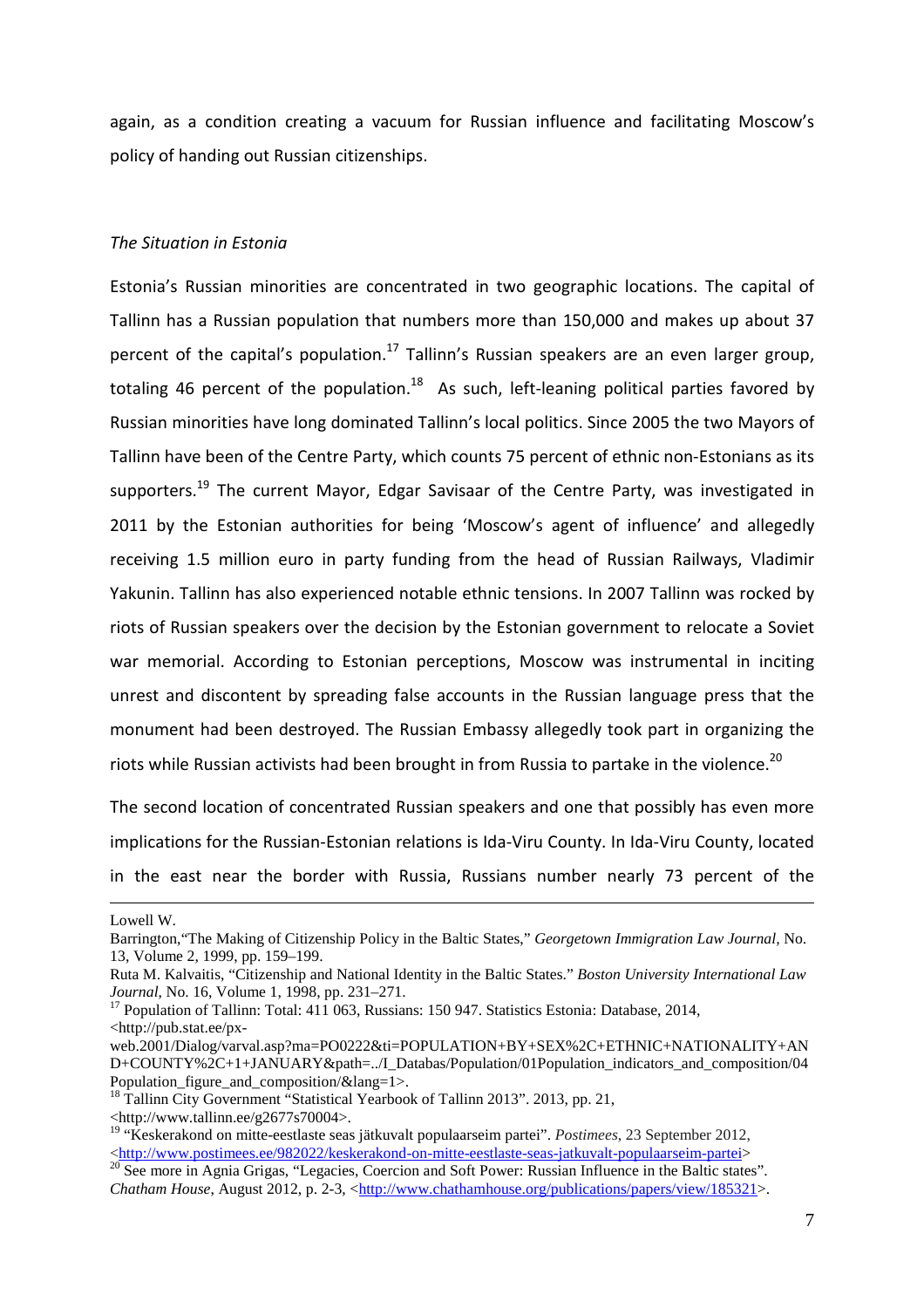population.<sup>21</sup> The region's largest city, Narva, which is also Estonia's third largest city, is 82 percent Russian.<sup>22</sup> However the statistic that perhaps is the most significant and one that can truly be a vehicle for Russia's 'compatriot' policy is the population of Russian citizens (holding Russian passports) in the city of Narva. In 2013, 36 percent of the city's population (or about 23,000 people) held Russian citizenship.<sup>23</sup> With Moscow's encouragement, which eased Russian citizenship requirements in 2008,<sup>24</sup> Estonian Russians who remained stateless after Estonia's independence, took on Russian citizenship to qualify for Russian pensions, universities, and visa-free travel to Russia.<sup>25</sup> In addition, the Estonian residence permits enable them to travel freely in the EU's Schengen area, enabling them to take advantage of both worlds. The sizable population of Russian citizens is a security concern for Estonia, since Moscow's policy on protecting Russian citizens is even more explicit than protecting ethnic Russian or simply Russian speakers. Well before annexing Crimea, Russia also pursued a policy of handing out Russian passports in the Georgian territories of Abkhazia and South Ossetia, as well as in Moldova's Transnistria, before it effectively made these territories into puppet states.

Estonian government officials and commentators generally hold the view that Estonia's Russian minority is not receptive to Kremlin's 'protectionism.' Narva college director Katri Raik argued in March 2014 that Narva's population prefers living in Estonia due to its higher standards of living, especially when compared to neighboring Russian cities, such as, for instance, Ivangorod. According to her, the Estonian Minister of Foreign Affairs, Urmas Paet, and his view that Crimea's scenario cannot be replicated in Ida-Viru was well received by the Narva people.<sup>26</sup> In April, Jevgeni Ossinovski, the current Estonian Minister of Education and

<sup>&</sup>lt;sup>21</sup> Statistics Estonia: Database, 2014, <http://pub.stat.ee/px-

web.2001/Dialog/varval.asp?ma=PO0222&ti=POPULATION+BY+SEX%2C+ETHNIC+NATIONALITY+AN D+COUNTY%2C+1+JANUARY&path=../I\_Databas/Population/01Population\_indicators\_and\_composition/04 Population\_figure\_and\_composition/&lang=1>.

<sup>&</sup>lt;sup>22</sup> Narva Department for Development and Economy, "Narva in Figures". 2012, pp. 9, <http://web.narva.ee/files/5620.pdf>, pp. 9.

<sup>23</sup> *Ibid.*

<sup>24</sup> Matt Withers, "'Narva is not another South Ossetia' Russia says". *The Baltic Times*, 1 October 2008, <http://www.baltictimes.com/news/articles/21444/#.U6MkKPmSxZk>.

<sup>&</sup>lt;sup>25</sup> Robert Anderson, "Estonia's Russian passport holders show little sign of being 5th column". *bne*, 22 August 2014, <http://www.bne.eu/content/estonias-russian-passport-holders-show-little-sign-being-5th-column>.

<sup>26</sup> Katri Raik, "Каждый здравомыслящий нарвитянин хочет жить в Эстонии, а не в России". *rus.DELFI.e*e, 18 March 2014, <http://rus.delfi.ee/projects/opinion/kazhdyj-zdravomyslyaschij-narvityanin-hochet-zhit-vestonii-a-ne-v-rossii.d?id=68263463>.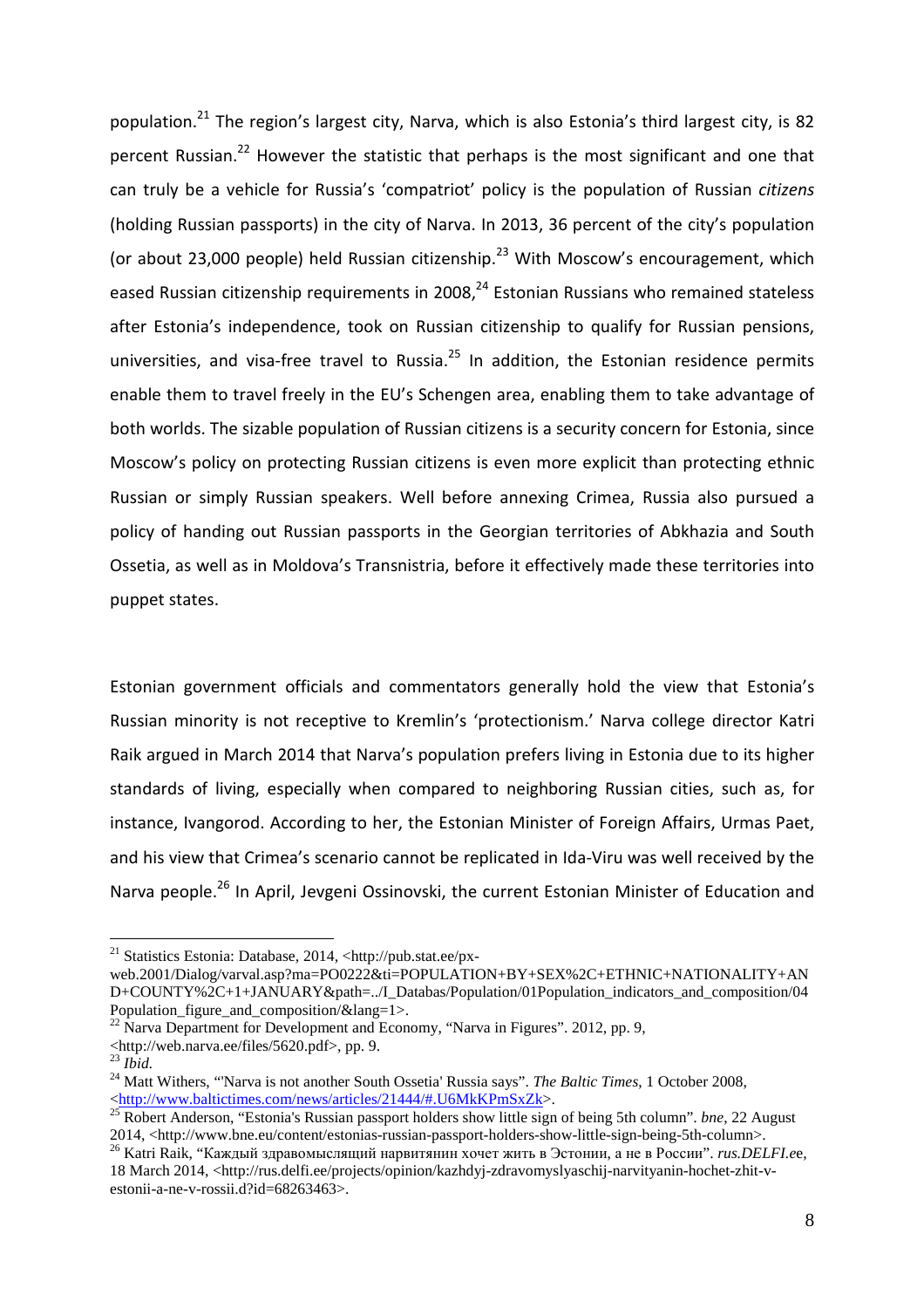also an ethnic Russian, equally emphasized that Estonia's Russian minorities are not receptive to Russia's 'protectionism' and that there is no risk of secessionist sentiments, even though he admitted that tensions between the different ethnic populations still remain.<sup>27</sup> It is important not to forget that the Narva city council voted (unsuccessfully) for autonomy in 1993.<sup>28</sup> Furthermore, even if today the vast majority of Estonia's Russian population is well integrated into Estonia and does not welcome Russia's interference, Russia's 'compatriot' policies coupled with the presence of a Russian minority do give reason for concern. It is always possible that a minority of Estonia's Russian population, particularly those with Russian citizenship and residing close to the border with Russia - as in the case of Narva - can always be exploited by Moscow in times of political tensions.

#### The Situation in Latvia

In Latvia the situation concerning the Russian minorities is similar to that of Estonia. The Russian population is even more numerous and is also concentrated in two primary locations. In Riga, the capital, ethnic Russians make up 40 percent of the population.<sup>29</sup> while Russian speakers total nearly 50 percent.<sup>30</sup> While parties representing Russian interests have often been excluded from national government coalitions, Riga's local politics have been dominated by Russophone parties since 2009. In 2009 Nils Ušakovs of the Russian minority party Harmony Centre became the first Russian-speaking Mayor of the Latvian capital. His reelection in 2013 demonstrated the solidified political position of Russian minorities in Riga and of Harmony Centre. It is unlikely that Harmony Centre would be excluded from government coalitions in the future. Unlike Tallinn, Riga has not experienced riots or substantial ethnic tensions. It 2014 a small group protested against educational reforms dictating that 60 percent of courses be taught in the Latvian language in Latvia's Russian

<sup>27</sup> Jan Puhl, "Estonian Minister: 'No Party Here Would Call for Secession'". *Spiegel Online*, 7 April 2014, <http://www.spiegel.de/international/europe/minister-with-russian-ethnicity-says-estonians-still-united-a- $963003.html$ .

 $28$  Anderson.

<sup>29</sup> Population of Riga: Total: 658,640, Russians: 264,808**.** Central Statistical Bureau of Latvia, "Final results of the Population and Housing Census 2011". <http://data.csb.gov.lv/Selection.aspx?layout=&px\_tableid=TSG11-060.px&px\_path=tautassk\_11\_\_2011.gada%20tautas%20skait%c4%ab%c5%a1anas%20gal%c4%abgie%20rezu lt%c4%81ti&px\_language=en&px\_db=tautassk\_11&rxid=57122556-5327-45fe-aa60-c79faac333ff>.

<sup>30</sup> Central Statistical Bureau of Latvia, <http://data.csb.gov.lv/Selection.aspx?layout=&px\_tableid=TSG11- 07.px&px\_path=tautassk\_11\_\_2011.gada%20tautas%20skait%c4%ab%c5%a1anas%20gal%c4%abgie%20rezul t%c4%81ti&px\_language=en&px\_db=tautassk\_11&rxid=72495edc-7387-43b6-ba3f-ba2598f4540d>.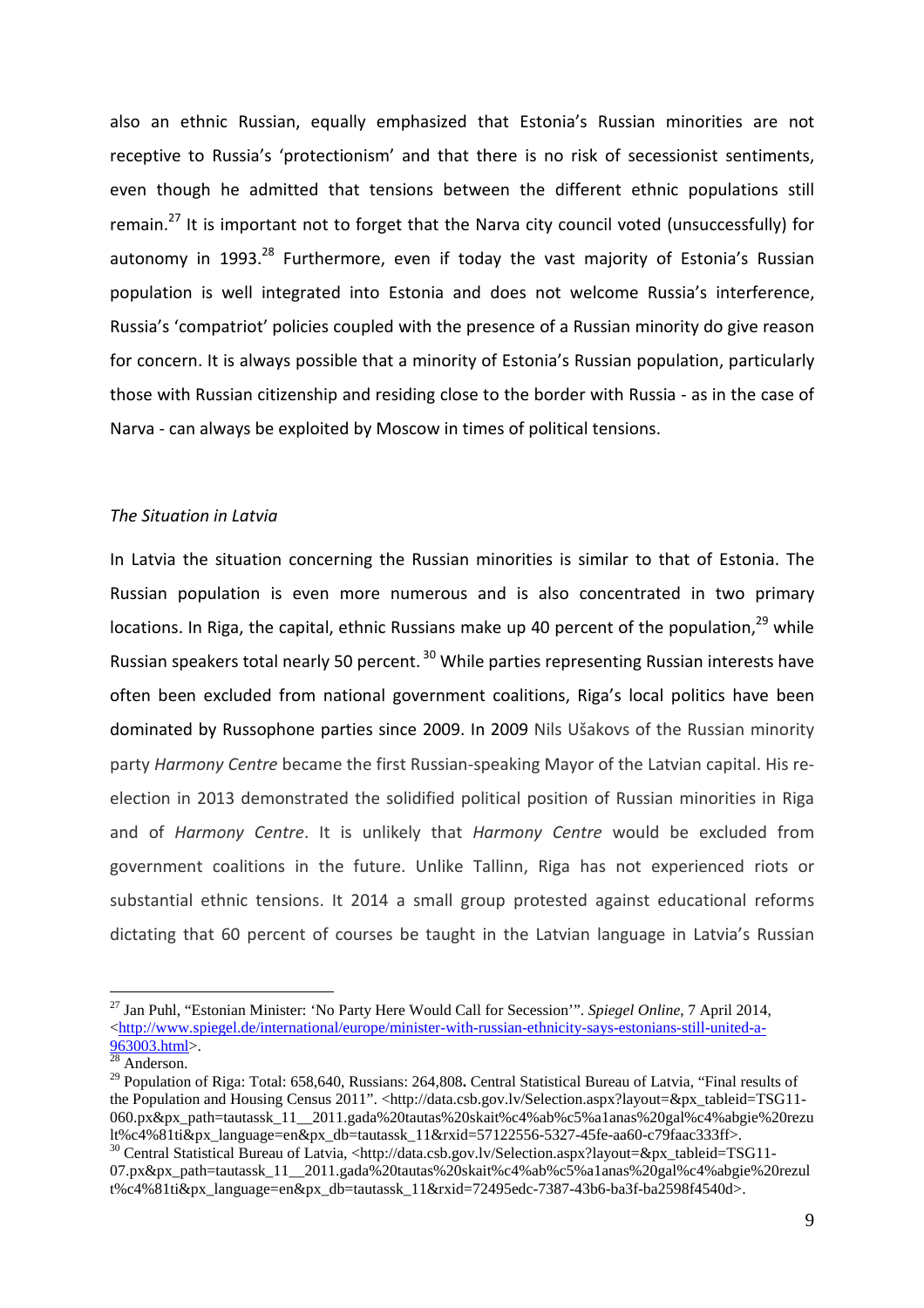schools $^{31}$  but the issue had clearly lost salience from 2004 when the same issue galvanized thousands of Russian protestors.<sup>32</sup>

In addition to Riga, the region of Latgale also has a high concentration of Russians and Russian speakers. Latgale, located in the eastern parts of Latvia, borders Russia, Belarus, and Lithuania. Russians number more than 100,000 and make up nearly 39 percent of the total region's population.<sup>33</sup> Russian speakers are even more numerous, tallying 55 percent of the population.<sup>34</sup> The region's largest city, Daugavpils, has an even larger concentration of Russians that totals nearly 54 percent of the population,  $35$  while Russian speakers make up 79 percent of the city inhabitants.<sup>36</sup> Yet unlike in Estonia's Narva, both in the region of Latgale and the city of Daugavpils the number of Russian passport holding citizens is notably small – totaling 2 and 4 percent respectively.<sup>37</sup> During the last few years reports indicate that 600-700 Latgalians apply for Russian passports annually, a trend that picked up during the Latvian economic crisis of 2009<sup>38</sup>. Their motivation is primarily economic – a lower retirement age in Russia and the ability to receive Russian pensions<sup>39</sup>. The small number of Russian citizens, unlike in the case of Estonia's Narva, reduces concerns for Russia's interference in the region. While a small rally took place in April at the Latvian Embassy in

- <sup>32</sup> Steven Lee Myers, "World Briefing | Europe: Latvia: Students Protest Language Law". *The New York Times*, 6 February 2004, <http://www.nytimes.com/2004/02/06/world/world-briefing-europe-latvia-students-protestlanguage-law.html>.
- <sup>33</sup> Central Statistical Bureau of Latvia, "Final results of the Population and Housing Census 2011". <http://data.csb.gov.lv/Selection.aspx?layout=&px\_tableid=TSG11-
- 060.px&px\_path=tautassk\_11\_\_2011.gada%20tautas%20skait%c4%ab%c5%a1anas%20gal%c4%abgie%20rezu lt%c4%81ti&px\_language=en&px\_db=tautassk\_11&rxid=57122556-5327-45fe-aa60-c79faac333ff>.
- <sup>34</sup> Central Statistical Bureau of Latvia, "Final results of the Population and Housing Census 2011".

<http://data.csb.gov.lv/Selection.aspx?layout=&px\_tableid=TSG11-

 $\overline{a}$ 

07.px&px\_path=tautassk\_11\_\_2011.gada%20tautas%20skait%c4%ab%c5%a1anas%20gal%c4%abgie%20rezul t%c4%81ti&px\_language=en&px\_db=tautassk\_11&rxid=72495edc-7387-43b6-ba3f-ba2598f4540d>.

<sup>35</sup> Central Statistical Bureau of Latvia, "Final results of the Population and Housing Census 2011". <http://data.csb.gov.lv/Selection.aspx?layout=&px\_tableid=TSG11-

<sup>36</sup> Central Statistical Bureau of Latvia, "Final results of the Population and Housing Census 2011". <http://data.csb.gov.lv/Selection.aspx?layout=&px\_tableid=TSG11-

<sup>31</sup> Steven Musch, "Russian speakers protest in Riga for preservation of their language". *Euroviews*, 13 April 2014, <http://www.euroviews.eu/2014/04/13/russian-speakers-protest-in-riga-for-preservation-of-theirlanguage/>.

<sup>060.</sup>px&px\_path=tautassk\_11\_\_2011.gada%20tautas%20skait%c4%ab%c5%a1anas%20gal%c4%abgie%20rezu lt%c4%81ti&px\_language=en&px\_db=tautassk\_11&rxid=57122556-5327-45fe-aa60-c79faac333ff>.

<sup>07.</sup>px&px\_path=tautassk\_11\_\_2011.gada%20tautas%20skait%c4%ab%c5%a1anas%20gal%c4%abgie%20rezul t%c4%81ti&px\_language=en&px\_db=tautassk\_11&rxid=72495edc-7387-43b6-ba3f-ba2598f4540d>. <sup>37</sup> *Ibid.*

<sup>38</sup> Людмила Вессель, "Жители Латгалии стабильно получают российское гражданство". *Grani.lv*, 10 January 2013, <http://www.grani.lv/latvia/31800-zhiteli-latgalii-stabilno-poluchayut-rossiyskoegrazhdanstvo.html>.

 $^{\rm 39}$  Евгений Павлов, "Жители Латгалии переходят границу с Россией". *Телеграф*, 10 December 2009, <http://telegraf.vesti.lv/news/zhiteli-latgalii-perehodyat-granicu-s-rossiei>.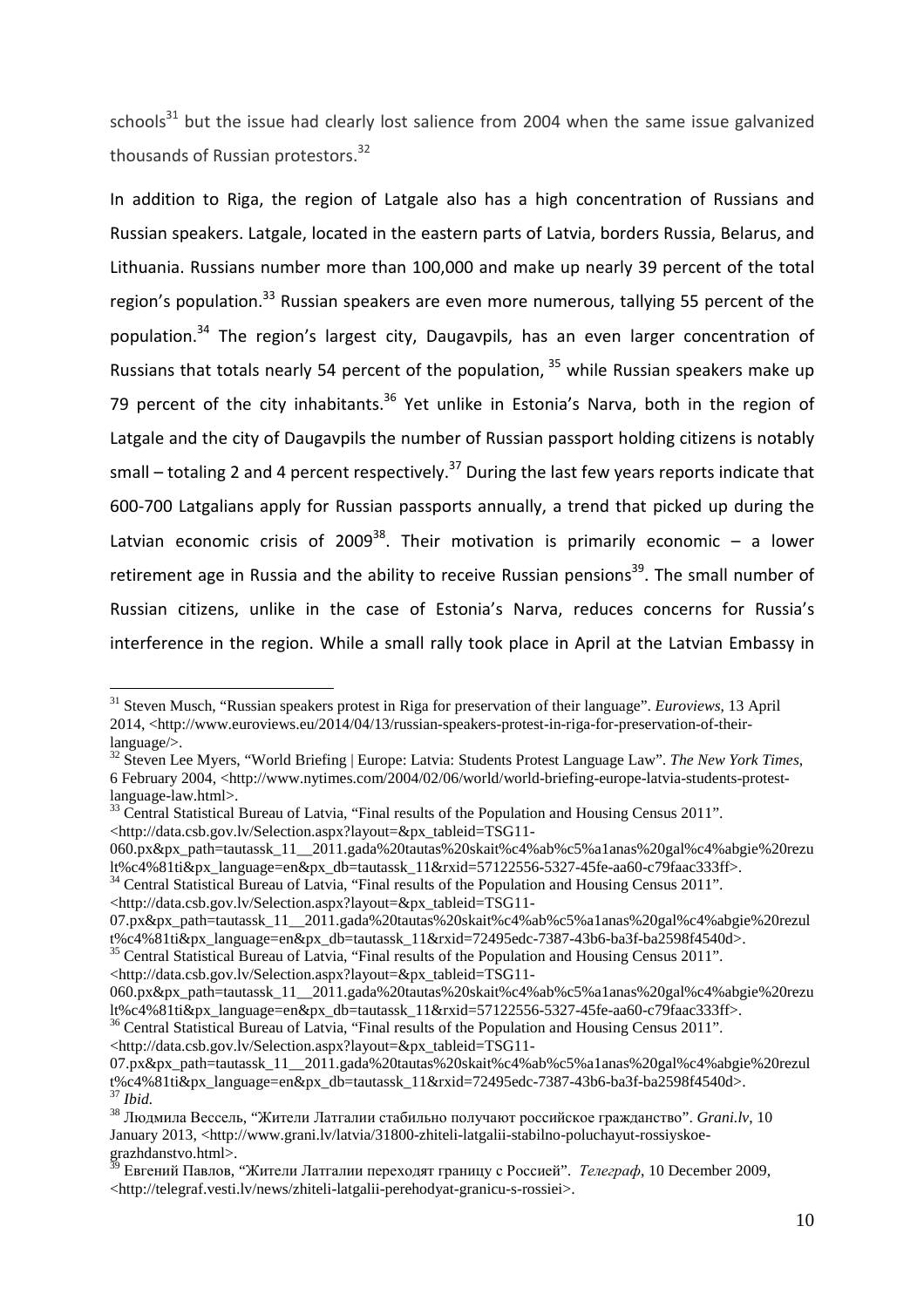Russia calling for Latgale to become part of Russia, this sentiment can be viewed as an exception rather than the norm among Latvia's and Latgale's Russian minority.<sup>40</sup>

According a recent study organized by Kant Russian State University, only 24 percent of ethnic Russians in Latvia can be described as 'highly receptive' to Russian policy, while 42 percent of mid-income citizens and youths have adapted to Latvian society and 34 percent are indifferent to their political or social status.<sup>41</sup> The views of Latvia's Russians towards Russia's actions in Crimea and Ukraine have also demonstrated that Russian speakers are not a unified group and have diverging opinions. The marketing and public opinion research centre SKDS conducted a poll in Latvia in April 2014, which showed that 36 percent of Russian speakers believe that Russia's interference in the internal affairs of Ukraine is not justifiable, while 44 percent supported Russia's actions.<sup>42</sup> Overall, the success of Russian minorities in local politics, the low numbers of Russian citizenship holders, and the seeming integration into Latvian society, suggest that Russian minorities would not be highly receptive to Russia's 'protectionism' and 'compatriot policies.' Nonetheless, the large and concentrated numbers of Russian speakers in Latvia's eastern regions that border Russia do suggest that Riga may have reasons for concern regarding Moscow's 'compatriot' policies.

#### The Situation in Lithuania

 $\overline{a}$ 

Lithuania has considerably lower percentages of ethnic Russians and Russian speakers than Latvia and Estonia. Still there are three regions with sizable populations. Like Tallinn and Riga, Lithuania's capital also has a higher proportion of Russian speakers than the rest of the country. The population of Vilnius is 12 percent Russian, $43$  while nearly 27 percent are

<sup>40</sup> Edgars Skvarik, "Rally at Latvian Embassy in Russia propagates Latgale as part of Russia". *Latvian information agency LETA*, 17 April 2014. <http://www.leta.lv/eng/home/important/6E450BC2-FB58-4FDA-860C-EEBA83F9BB6C/>

<sup>41</sup> Александр Носович, "Русские в политическом процессе Латвии: Круглый стол в Калининграде". Analytical portal RuBALTIC.Ru, 5 December 2013, <http://www.rubaltic.ru/article/politika-i-

obshchestvo/russkie-v-politicheskom-protsesse-latvii-kruglyy-stol-v-kaliningrade05122013/>.

<sup>42</sup> "Опрос: В Крымском вопросе у русских Латвии нет единодушия". *Mixnews*, 11 April 2014, <http://www.mixnews.lv/ru/society/news/2014-04-11/148108>.

<sup>&</sup>lt;sup>43</sup> Statistics Lithuania, "Lithuanian<sup>2011</sup> Population Census in Brief". 2012, pp. 23,

 $\langle$ http://www1.unece.org/stat/platform/download/attachments/64881183/Lithuanian%202011%20Population%20 Census%20in%20Brief%20rev.pdf?version=1&modificationDate=1350633816572&api=v2>.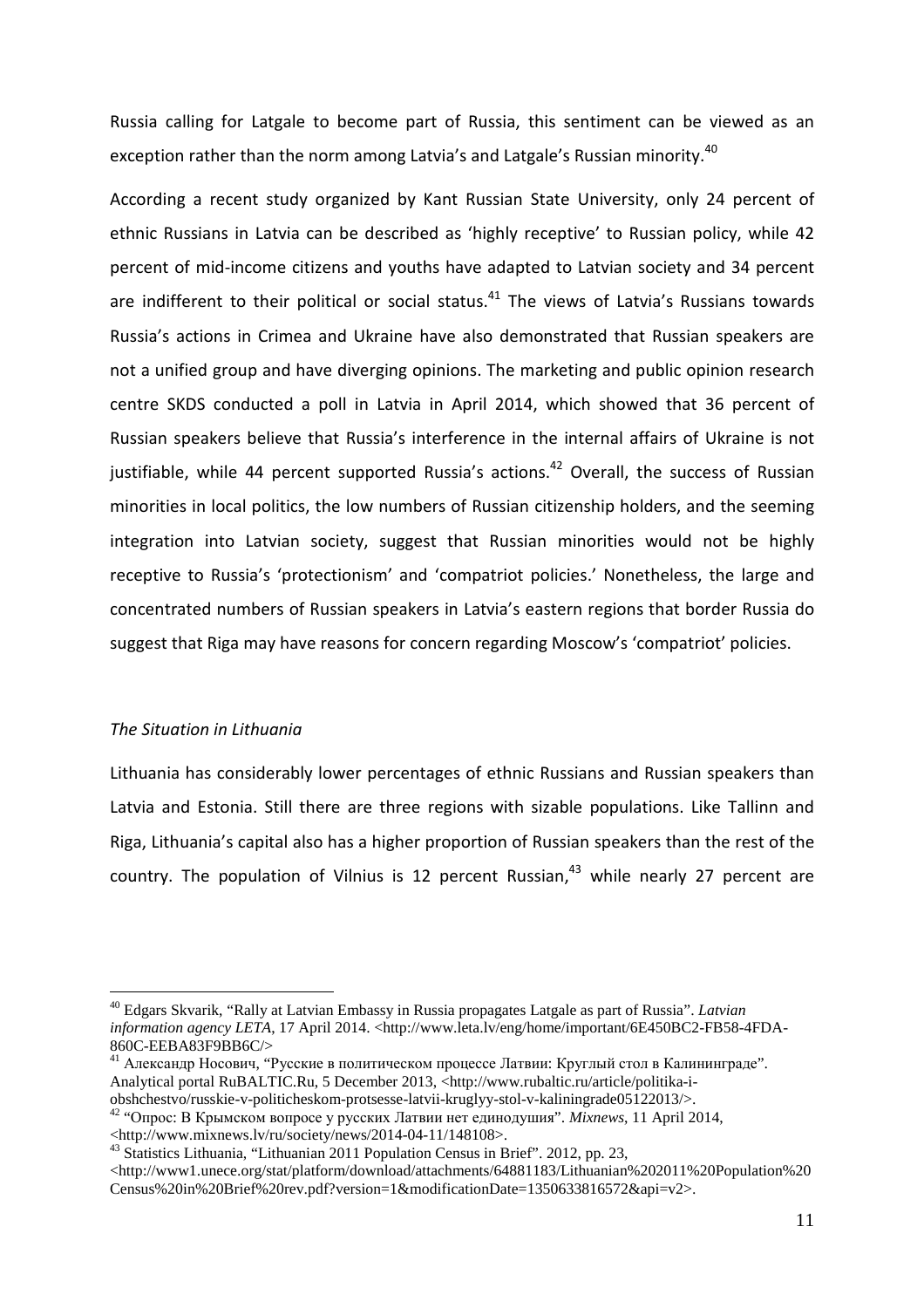Russian speakers<sup>44</sup>, many of whom include Lithuania's ethnic Poles (23% of ethnic Poles report that their mother tongue is Russian)<sup>45</sup>. Lithuania's Poles total under 7 percent of the population – just a percentage more than Lithuania's Russian population of nearly 6 percent.<sup>46</sup>

The city of Klaipeda, which is located close to the Russian territory of Kaliningrad, also has a higher concentration of Russian minorities than the Lithuanian average. Here Russians make up nearly 20 percent of the population,  $47$  while Russian speakers total 28 percent. $48$  In March 2014 a petition was launched on an activist website *avaaz.org* for Klaipeda to join Russia, a position that Putin insinuated in 2005 and Soviet leader Mikhail Gorbachev voiced during Lithuania's independence movement.<sup>49</sup> However, the petition barely gathered 100 signatures and does not reflect the sentiments of the vast majority of Lithuania's Russian population. Lithuania's third concentration of Russian speakers is found in the eastern small city of Visaginas, where the total population is approximately 20,000. It is the only Lithuanian city which has a Russian population of over 50 percent.<sup>50</sup> while Russian speakers number 77 percent of the population.  $51$  Nonetheless, Lithuania's recent media reports suggest that there is no receptiveness among the Visaginas population to the Crimean model.<sup>52</sup>

Politically, the situation in Vilnius and Lithuania is more complex than the relatively small numbers of Russian speakers imply. Since mid 2000s ethnic tensions concerning Russian speakers have become overshadowed by the Polish minority question, particularly the

<sup>44</sup> Meilut÷ Ramonien÷ (editor), "Miestų gyventojai, gimtąja įvardiję rusų kalbą". *Kalbos Lietuvos miestuose: sociolingvistinis žem*÷*lapis*, <http://www.kalbuzemelapis.flf.vu.lt/lt/zemelapiai/miestu-gyventoju-gimtojikalba/miestu-gyventojai-gimtaja-ivardije-rusu-kalba/>.

<sup>45</sup> Meilutė Ramonienė (editor), "Miestų gyventojų gimtoji kalba". *Kalbos Lietuvos miestuose: sociolingvistinis žem*÷*lapis*, <http://www.kalbuzemelapis.flf.vu.lt/lt/zemelapiai/miestu-gyventoju-gimtoji-kalba/>.

<sup>46</sup> Statistics Lithuania, *Lithuanian 2011 Population Census in Brief*, 23

<sup>47</sup> Statistics Lithuania, *Lithuanian 2011 Population Census in Brief*, 23.

<sup>&</sup>lt;sup>48</sup> Meilutė Ramonienė (editor), "Miestų gyventojai, gimtąja įvardiję rusų kalbą". *Kalbos Lietuvos miestuose*: *sociolingvistinis žem*÷*lapis*, <http://www.kalbuzemelapis.flf.vu.lt/lt/zemelapiai/miestu-gyventoju-gimtojikalba/miestu-gyventojai-gimtaja-ivardije-rusu-kalba/>.

<sup>49</sup> "Kremliaus provokacija: prijunkime Klaip÷dos kraštą prie Rusijos". *Lietuvos Rytas*, 12 March 2014, <http://www.lrytas.lt/lietuvos-diena/aktualijos/kremliaus-provokacija-prijunkime-klaipedos-krasta-prierusijos.htm>.

<sup>50</sup> Statistics Lithuania, "Gyventojai pagal tautybę, gimąją kalbą ir tikybą". 15 March 2013, pp. 2, <https://osp.stat.gov.lt/documents/10180/217110/Gyv\_kalba\_tikyba.pdf/1d9dac9a-3d45-4798-93f5-941fed00503f>.

<sup>&</sup>lt;sup>51</sup> Meilutė Ramonienė (editor), "Miestų gyventojai, gimtąja įvardiję rusų kalbą". *Kalbos Lietuvos miestuose*: *sociolingvistinis žem*÷*lapis*, <http://www.kalbuzemelapis.flf.vu.lt/lt/zemelapiai/miestu-gyventoju-gimtojikalba/miestu-gyventojai-gimtaja-ivardije-rusu-kalba/>.

<sup>52</sup> Vyten÷ Stašaityt÷, "Mitų griovimas Visagine: ar tai lietuviškasis Krymas?". *DELFI.lt*, 23 May 2014, <http://www.delfi.lt/news/daily/lithuania/mitu-griovimas-visagine-ar-tai-lietuviskasis-krymas.d?id=64856511>.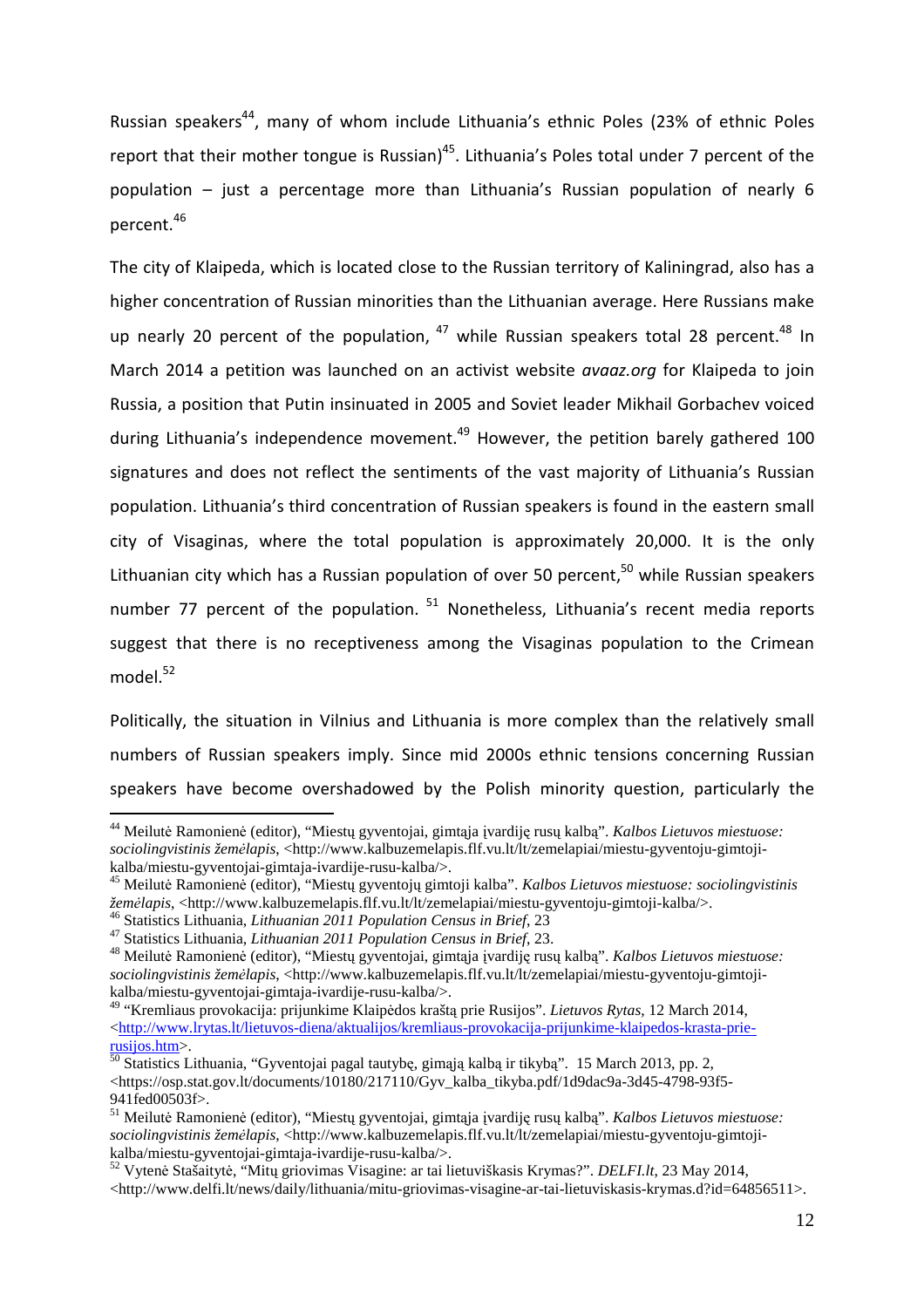upsurge in Lithuania's Polish party called Electoral Action of Poles in Lithuania (EAPL). In 2008 the Polish party 'absorbed' the main pro-Russian political party, called Russian Alliance, and since then both parties jointly participate in elections for the Lithuanian Parliament (2008, 2012), municipal councils (2011), and the European Parliament (2014). The coalition for these elections is dominated by the EAPL. The Polish minority, with its leader Valdemar Tomashevski, has been raising issues of minority discrimination, courting Lithuania's ethnic Russians and Russian speakers, and positioning themselves as the 'voice' of all minorities in Lithuania. In the May 2014 Presidential elections Tomashevski collected 8.2 percent of the vote – a high figure considering Lithuania's total Polish population is only 6.6 percent. Tomashevski also recently embarked on a pro-Russian state policy (he openly supported Russia in the Crimea question, and was spotted wearing a Russian symbolic St. George's Ribbon, etc.). Consequently, more and more of Lithuania's Russian speakers are supporting the *Electoral Action of Poles in Lithuania*,<sup>53</sup> making Russian political parties less relevant. However, the Polish minority is relevant to Lithuanian-Russian relations, because as a group Lithuania's Poles often speak Russian, follow Russian media, favorably perceive Russia's policies, and could be 'receptive' to Russia's influence.

A qualitative study of the Lithuanian Institute of Ethnic Studies, has concluded that Lithuania's Russians (as well as Latvia's Russians) are generally not receptive to Russian state policies. For the most part, they identify themselves not so much with the Russian state, but with Russian culture. Meanwhile, the elder generation identifies itself not with modern Russia, but with the culture of the Soviet Union.<sup>54</sup> However, both the young and the old generations identify with Russian history and its interpretation, for instance the 9th of May celebrating the Soviet victory in the Second World War - is an extremely important event for the self-consciousness of all Russian generations.<sup>55</sup> Because many ethnic Lithuanians and other Balts negatively perceive the Soviet victory, which resulted in the occupation of the Baltic states, the issue has become a source of ethnic tensions in all three Baltic states.

<sup>&</sup>lt;sup>53</sup> Lithuanian National Radio and Television, "Rinkimų rezultatai ir tautinės mažumos: kokias išvadas galime daryti?". *LRT.lt*, 28 May 2014,

 $\text{thtn://www.lrt.lt/naujienos/kalba-vilnius/32/44532/rinkimu}\$ rezultatai ir tautines mazumos kokias isvadas g alime\_daryti\_>.

<sup>54</sup> Monika Frėjutė-Rakauskienė, "Rusai Lietuvoje ir Latvijoje: europinio, regioninio ir lokalaus identitetų sąveika". Lietuvos socialinių tyrimų centro Etninių tyrimų institutas, *Etniškumo studijos*, No. 1 Volume 2, 2011, pp. 100, <http://www.ces.lt/wp-content/uploads/2012/03/EtSt\_Fr%C4%97jut%C4%97-

Rakauskien%C4%97\_2011.pdf>.

<sup>&</sup>lt;sup>55</sup> Frėjutė-Rakauskienė, 107.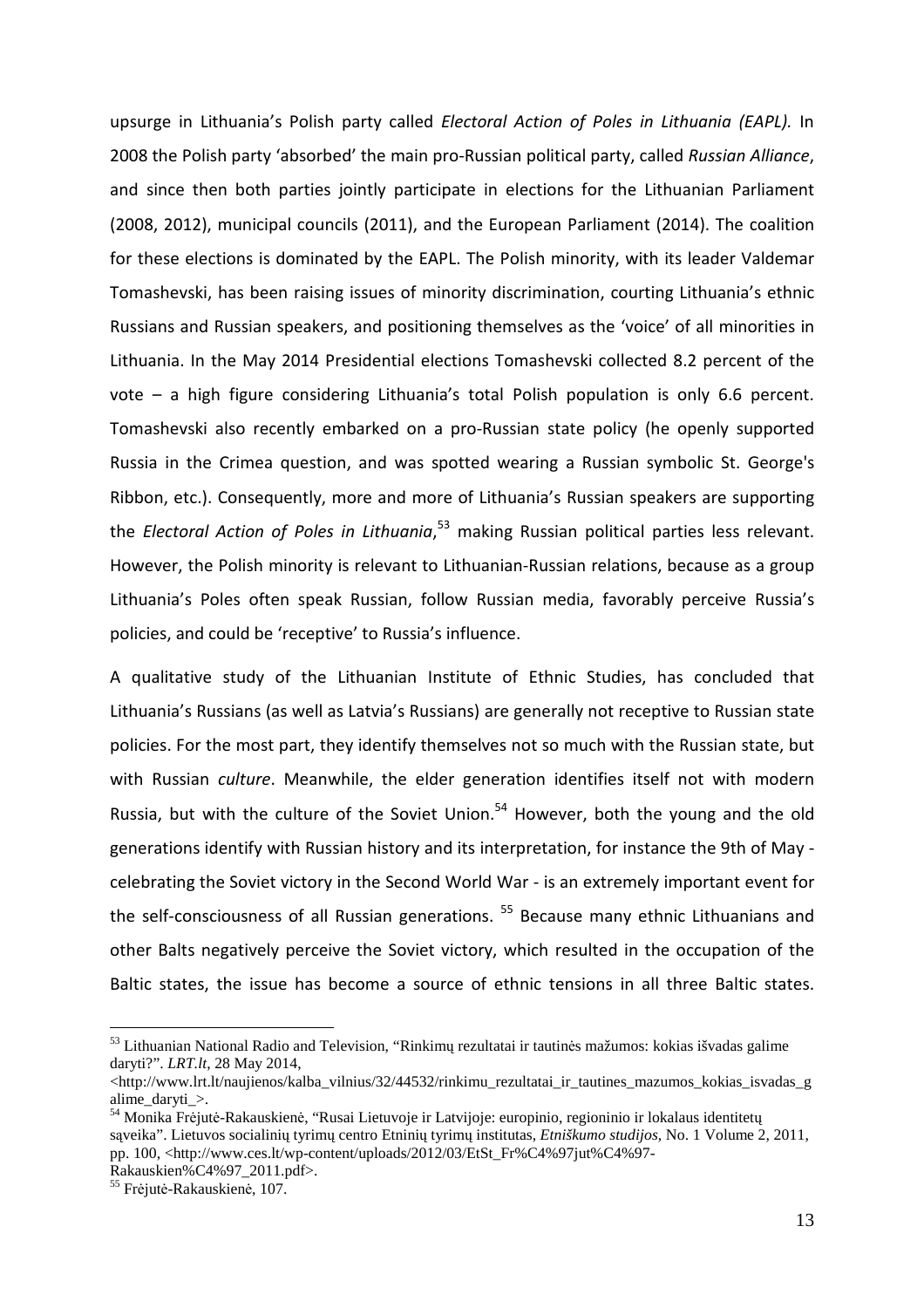Nevertheless, according to research by Kant Russian State University, only 5 percent of Lithuanian Russians are completely unsatisfied with living in Lithuania and could thus be receptive to Moscow's policies, while the vast majority is either completely satisfied or likely to be satisfied.<sup>56</sup> Similar to the results of Latvia, also the majority of Russians in Lithuania consider Lithuania their homeland or the city where they were born, rather than Russia or the Soviet Union.<sup>57</sup> Today it is unlikely that Lithuania's Russian minority poses a significant reason for concern for the Lithuanian state. However, this generally positive situation may change if the Russian government will embark on policies stirring up and politicizing ethnic tensions, perhaps even via the Polish minority.

#### Conclusion

Russia's recent annexation of Crimea and its efforts to destabilize the eastern and southern regions of Ukraine, under the pretext of protecting Russia's compatriots, have rightly raised concerns among the Baltic states and their allies. All three Baltic states have Russian and Russian speaking minorities, which tend to be concentrated close to Russia's borders. However, as this analysis has demonstrated, the Baltic Russian population appears to be reasonably integrated into their local societies and at least on the surface does not appear to be receptive to Russia's 'protectionist' policies. When considering the issue of the Baltic Russian population, the greatest and most evident concern today stems from the sizable numbers of Russian passport holding citizens among Estonia's Narva population. Nonetheless, NATO membership, the recent military support demonstrated by NATO countries, as well as Unites States' \$1 billion European Reassurance Initiative appear to assuage immediate fears. Still, Kremlin's 'compatriot' policies should be carefully watched in Tallinn, Riga, and Vilnius. As the unrest in eastern Ukraine has demonstrated, Russia no longer relies on traditional military might, but rather on a 'shadow war', using proxy military groups. The resulting military conflict can thus be made to resemble civil war or separatist efforts by the local Russian population. Furthermore, the Kremlin's tactics do not require enlisting the local majority, but often just a minority to support its separatist aims.

<sup>&</sup>lt;sup>56</sup> "Русские Литвы: Кто мы такие?". Литовский Курьер, 8 November 2011, <http://www.kurier.lt/русскиелитвы-кто-мы-такие/>.

<sup>57</sup> *Ibid*.